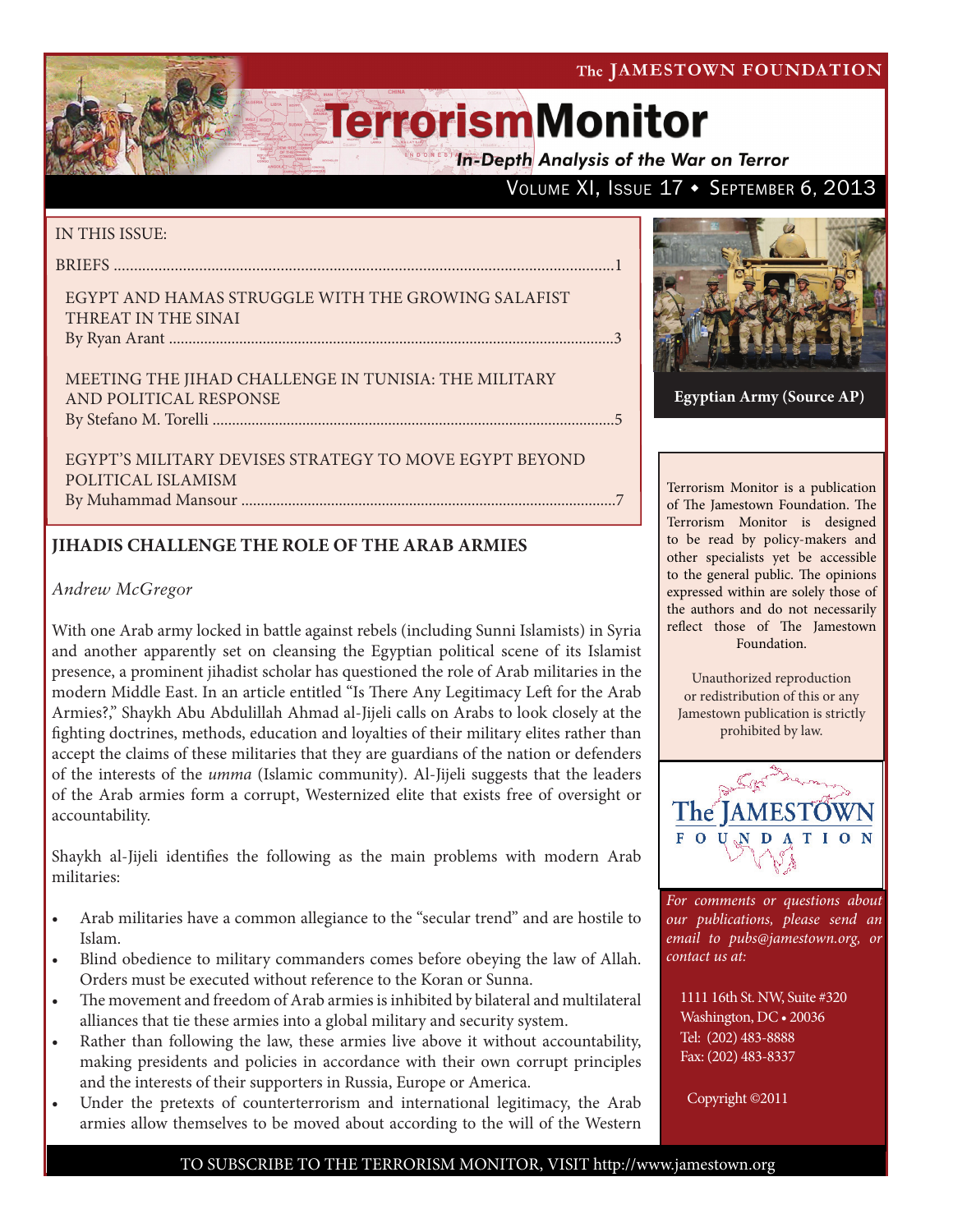"crusader armies."

The military leaderships ignore mandatory retirement ages in order to perpetuate themselves in power for as long as possible. The shaykh cites as an example Algerian army chief General Ahmed Gaïd Salah, who is "near the end of his ninth decade."

The shaykh concludes that Arab Muslims have the right "by every standard" to question the legitimacy of these armies following their "horrible crimes." According to al-Jijeli, the Algerian, Syrian and Egyptian peoples could have avoided their current misfortunes and the crimes of their corrupt militaries if they had owned arms individually, "the only guarantee to remain alive, in a world that only understands the sounds of bullets and only respects the heavy boots."

Al-Jijeli's critique was followed a few days later by a statement delivered by Abu Muhammad al-Adnani, a spokesman for the Islamic State of Iraq and Syria (ISIS), in which al-Adnani called on Salafists to join the battle against the Egyptian military.

In Sunni Islam, the military traditionally undertakes the functions of defense and jihad on behalf of the community, rendering it basically unassailable by the community it represents. Al-Adnani challenged this basic interpretation by identifying the Arab armies as the defenders of apostate and tyrannical rulers rather than the Islamic community:

The infidelity of the armies protecting the tyrants' regimes, most prominent of which are the Egyptian Army, the Libyan Army and the Tunisian army, before the revolution and after it. As for the Syrian Army, its infidelity is apparent even to the elderly… The Egyptian Army… is seeking until death to prevent the implementation of the Law of Allah… The Egyptian army and those [other] armies falsely claim that they are protecting and defending Muslims and that they watch for their safety and comfort. These armies were only present to protect the tyrants, to defend them and secure their thrones in the palace. The Egyptian Army… is one that protects the interest-charging banks and brothels. It also protects the Jews, the Copts and the Christians who fight against Allah and his messenger… It is a wild army that has burnt mosques and Qurans, finished off the wounded and burnt the bodies of the dead. How can any sane person say, 'it is not allowed to fight against this army' even if he or she considered the army as Muslim?

The ISIS spokesman also criticized the Muslim Brotherhood ("a secular party disguised as Islamists") and the Salafist al-Nur Party (which has decided to support the army's takeover)

## TerrorismMonitor Volume XI + Issue 17 + September 6, 2013

for being too peaceful at a time when violence is called for (al-Tahrir TV [Cairo], September 1). [2] Al-Nur leader Younis Makhioun says the party has been forced to distance itself somewhat from the military's "roadmap" for Egypt due to security abuses, but at the same time rejected jihadist calls to fight the military: "There are conspiracies to attack the Egyptian army… Those who carry them out are traitors" (Daily News Egypt, August 28).

As the Egyptian military tries to separate itself from the discredited Mubarak regime, a new decree that ends the practice of Egyptian troops pledging direct loyalty to the Egyptian president is designed to create distance between the military leadership and Egypt's political leadership (Daily News Egypt, September 2).

#### Notes

1. Shaykh Abu Abdulillah Ahmad al-Jijeli, "Is There Any Legitimacy Left for the Arab Armies?" al-Andulus Media, August 26, 2013.

2. See http://www.youtube.com/watch?v=JLuiccsV8JE&featu re=share.

## **NIGERIAN ARMY TAKES OVER ANTI-BOKO HARAM OPERATION**

### *Andrew McGregor*

Nigerian President Goodluck Jonathan has authorized the creation of a new Nigerian Army Division dedicated to conducting operations against the Boko Haram Islamist militant group in the Borno, Yobe and Adamawa states of north-eastern Nigeria currently under a state of emergency. The new Division is taking over operations against Boko Haram from the multi-service Joint Task Force (JTF), a counter-terrorism force initially created to combat militants in the oil-rich Niger Delta, but whose deployment in northeastern Nigeria during the current anti-terrorist offensive has been characterized as heavy-handed with a casual regard for the safety and security of civilians in combat areas.

The handover from the JTF to the new division took place on August 19 and marked a new stage in Operation BONOYA, a three-month old offensive against Boko Haram terrorists operating in northeastern Nigeria near the unsecured borders with Chad, Niger and Cameroon. With its headquarters in Maiduguri, the new division will be under the command of Major General Obida Etnan, former commander of the Army Garrison Headquarters in Abuja (*Nigerian Tribune*, August 18).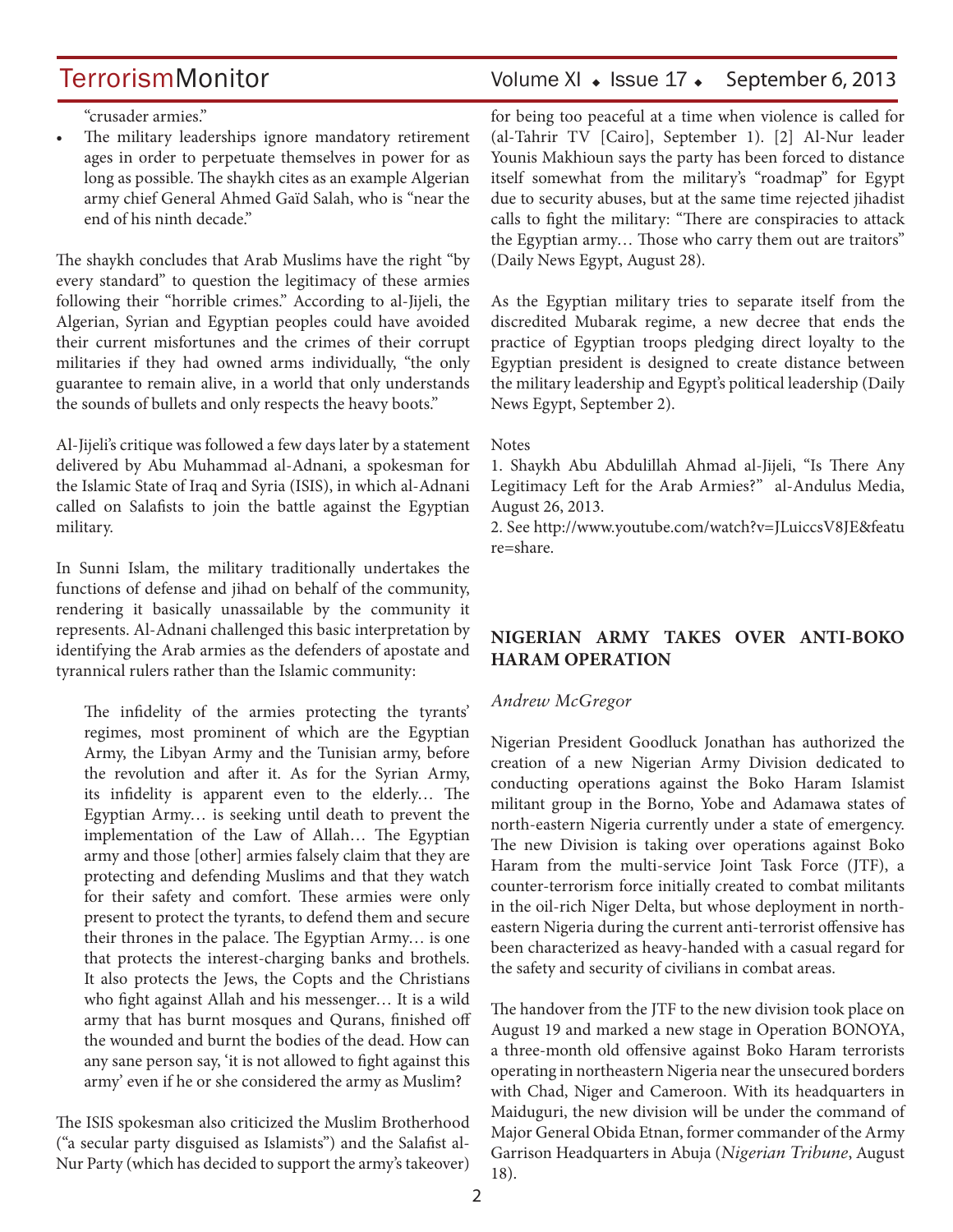Three armored brigades currently based in the northeastern states of Bauchi, Borno and Adamawa will form the core of the new division along with the 241st Reconnaissance Battalion in Yobe, which brings the Nigerian Army to a strength of six divisions with headquarters in Maiduguri, Kaduna, Jos, Bradan, Lagos and Enugu (*Daily Trust* [Abuja], August 19; *Nigerian Tribune*, August 18). Some 900 Nigerian troops that were prematurely withdrawn from their mission in Mali will also be directly assigned to the new division (*Leadership* [Abuja], August 19; for the Nigerian withdrawal from Mali, see Terrorism Monitor Brief, July 25).

Earlier this year, Chief of Army Staff Lieutenant General Onyeabo Azubuike Ihejirika created a new counterterrorism training center in Kontagora (Niger State) where Nigerian troops could receive advanced training for operations against Boko Haram. The director of the training facility, Brigadier General TK Golau, said the course included training in house entry and clearance, urban patrols, unarmed combat, arms skills, the creation of road-blocks and checkpoints, recognition and disposal of IEDs and "the dynamics of terrorism and insurgency as they relate to Boko Haram, among others" (*Leadership* [Abuja], February 21).

The creation of the new division came a day before General Ihejirika made a scathing speech before various commanding officers in which he criticized the army's mode of operations against Boko Haram and complacency in the officer corps that was allowing infiltration of the military by terrorists (Channels TV, August 19). The remarks were a counterpoint to President Goodluck Jonathan's more optimistic views: "We are consistently adapting our security architecture to deal with terrorism which has become a challenge to the whole world. Boko Haram is being progressively weakened but we are not resting on our oars. We will continue to do everything possible to achieve greater security for all who reside within our borders" (*Guardian* [Lagos], August 31). However, despite his efforts to improve discipline in the Army's ranks, General Ihejirika has come under accusations of nepotism and ethnic favoritism from other senior officers who have gathered under the banner of the Group for the Salvation of the Nigerian Army (*Osun Defender/Punch* [Lagos], September 4).

Meanwhile, attempts by the civilian population to assert themselves against Boko Haram terrorists through the formation of vigilante groups backfired on August 31 when roughly 100 members of a Borno vigilante group joined what they thought was a group of uniformed Nigerian troops on their way into the forest to apprehend Boko Haram members. The men instead led the vigilantes into an ambush in which 24 were killed (AFP, August 31; Reuters, August 31).

## Volume XI  $\bullet$  Issue 17  $\bullet$  September 6, 2013

The vigilante groups are typically poorly armed (often bearing little more than machetes and clubs) but have played an important part in intercepting Boko Haram movements, making the vigilantes and their families a target for retribution. However, there are fears that the formation of vigilante groups from unemployed youth in the region will open the door to their use as private militias by various politicians (*Nigerian Tribune*, September 1).

## **Egypt and Hamas Struggle with the Growing Salafist Threat in the Sinai**

#### *Ryan Arant*

The July 3 *coup d'état* in Egypt was an occasion few mainstream Islamists had cause to celebrate. As the remonstrations of Muslim Brotherhood supporters were drowned out by the rattle of tank treads and the rhythmic palaver of General Abd al-Fatah al-Sisi, Islamic parties in and around Egypt have been left in a state of disarray. Yet while established political organizations such as the Muslim Brotherhood and Hamas are still reeling from the coup, the early termination of Egyptian President Muhammad Mursi's lease on the presidential palace in Heliopolis may have provided the fodder necessary to relight the engine of regional Salafist groups. These organizations—far more conservative in their religious prescriptions and militant in their leanings—may attract support from disaffected activists who, in the speeches of Hazem al-Beblawi, Adly Mansour and al-Sisi, hear only an elegy for political Islam.

The behavior of the Salafists will depend, at least in part, on how their political parties fare in post-Mursi Egypt. Salafist organizations such as the Dawa al-Salafiya movement's al-Nour Party initially tried to capitalize on the ouster of the Muslim Brotherhood, which it viewed as overstepping its political mandate by excluding al-Nour from decisionmaking power. In supporting the coup, al-Nour was able to block the appointment of Muhammad al-Baradei of the National Salvation Front to the post of interim prime minister, lending credence to the notion that al-Nour had pledged its support wisely. Truly, other Salafist Groups like al-Gama'a al-Islamiya and the Watan Party who sided with the Brotherhood have fared far worse. On September 1, Gama'a al-Islamiya leader Ahmad Nur al-Din Mansour was arrested by security forces for allegedly plotting an attack on the military (Ahram Online [Cairo], September 1).

Since the coup, al-Nour has acted as a unifying force in Egypt, providing both vocal support to the military and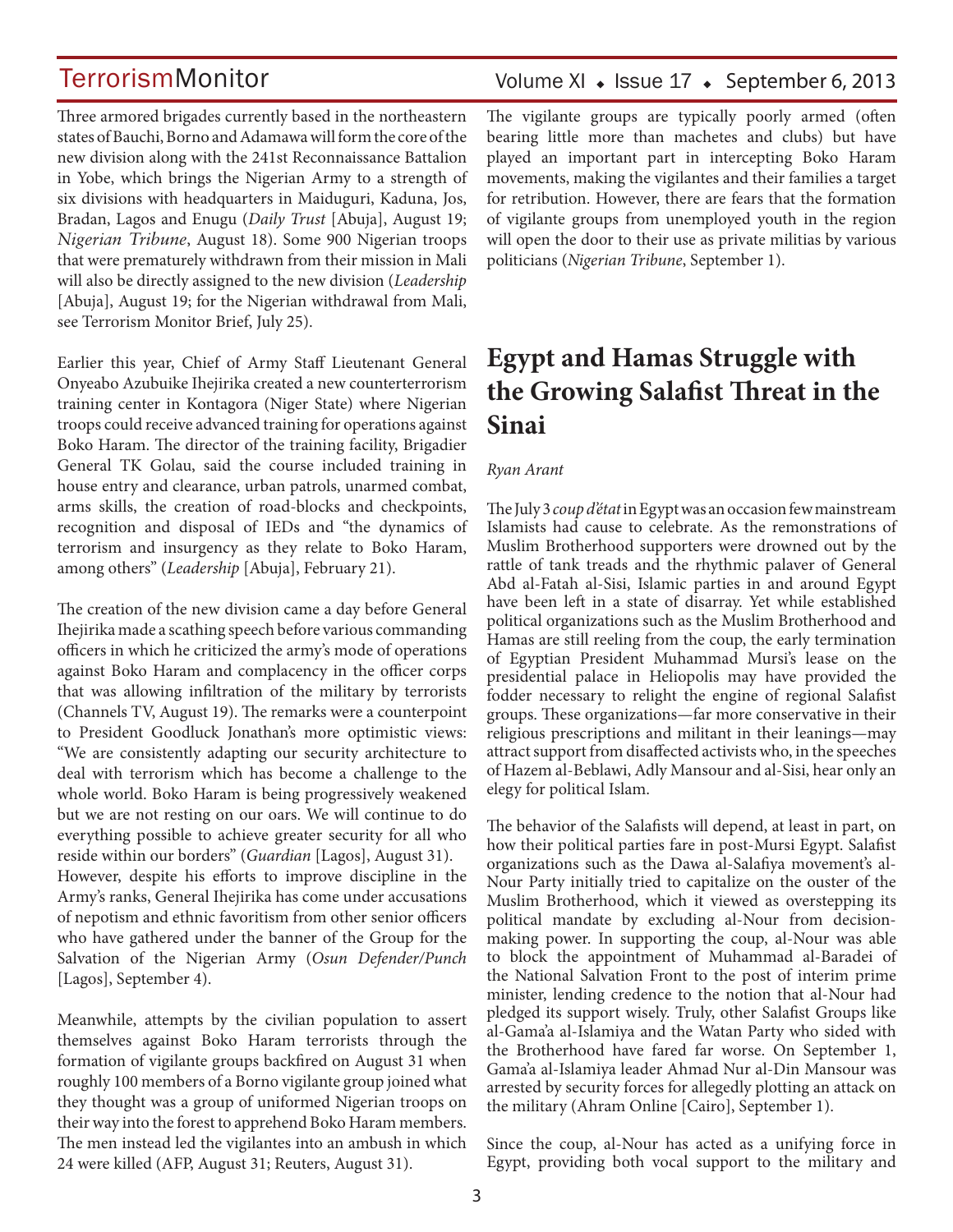calling for talks between military leaders and protesters (*Egypt Independent* [Cairo], August 28; al-Bawaba [Amman], August 29). However, al-Nour is far from securing its position in Egyptian politics. Notably, the committee to review amendments to Egypt's constitution prior to its finalization via a national referendum will have only two Islamists among its 50 members, with one representative from al-Nour (*Egypt Independent* [Cairo], September 1). This opens the possibility that a ban or restriction against religious parties may be passed—a move that would all but erase the huge political gains al-Nour and other Salafist organizations have made in Egypt since the 2011 revolution.

Yet even if al-Nour manages to carve out a place for itself in the new government, the coup and the persecution of other Salafist organizations by the military may drive Islamists away from politics and towards militancy. Just days after the coup, a representative of al-Salafiya al-Jihadiya in the Sinai announced the formation of a new organization called "Ansar al-Shari'a in Egypt" with the object of violently resisting the military and the successors to the Mursi government. [1] Al-Nour itself may risk breaking apart into splinter factions, as at least one prominent leader resigned from the party in protest at al-Nour's support of the coup. In such an environment, Salafist militants operating in the Sinai may very well find themselves bolstered by a new slew of recruits comprised of disenchanted former Muslim Brotherhood members and political Salafists.

For much of his presidency Mursi favored mediation over military confrontation with tribal groups in the Sinai, despite the massing of Salafist militants on the peninsula. In late 2012, Mursi flatly rejected General al-Sisi's request to conduct operations against Salafists in the Sinai (*Daily Star* [Beirut], September 2). While al-Sisi is unlikely to fully engage militants before the situation in Cairo improves and political Islamists are neutralized, the conflict in the Sinai is already beginning to heat up.

According to Egyptian Army spokesman Colonel Ahmad Muhammad Ali, violence in the Sinai has increased markedly since the fall of Mursi (*al-Sharq al-Awsat*, July 12). Dozens of Egyptian police have been killed, along with at least 70 militants. The Salafist groups Ansar Bayt al-Maqdis (Supporters of Jerusalem) and Majlis Shura al-Mujahideen (Consultative Council of the Mujahideen) have each claimed to have launched rockets into Eilat, Israel's southernmost city. [2]

Predictably, the security vacuum is already being filled to a limited degree by Israel. Conflicting reports have arisen in which both Egyptian and Israeli forces have been credited with a strike which killed four militants in early August (Times of Israel, August 9). [3] The Israeli Shin Bet security service is also said to be creating a new task force to counter threats emanating from the Sinai (*Haaretz*, August 20). The threat of militant activity in the Sinai has even led to some

hopeful speculation in Israel about amending the Camp David Accords to enable Israel to conduct limited operations against militants in the Sinai (*Jerusalem Post*, August 11).

While both Israel and Egypt have a shared interest in cooperating to address the threat in the Sinai, the rise of the Salafists may also provide opportunity for cooperation from Hamas. Severely wounded by the loss of their ally in Mursi, Hamas has further been accused of meddling in Egyptian affairs through their support of the Muslim Brotherhood, while others have charged Hamas with the deteriorating security situation in the Sinai—both charges Hamas vehemently denies (UPI, August 11; al- Quds Center, July 19). To punish Hamas, the Egyptian military has closed approximately 80 percent of the tunnels used to smuggle goods and arms into the Gaza Strip. According to Ala al-Rafati, the Hamas economy minister, these closures have cost Gaza approximately \$230 million since June, or approximately 10 percent of GDP (Ahram Online, July 23).

Yet both Egypt and Hamas must remain concerned by the increasing Salafist influence in Gaza. Jund Ansar Allah, the Jaljalat, the Jaysh al-Umma and the Mujahideen Shura Council in the Environs of Jerusalem are just a few of the Gaza-based Salafist groups that conduct operations in the Sinai. Many of these organizations, which undermine Hamas in Gaza, have already called for jihad against Egypt's "New Pharaoh," General al-Sisi (al-Monitor, July 26). Hamas is also greatly concerned the Salafists will provide Israel with a justification to launch an attack against Gaza now that Egypt is no longer providing Hamas military protection. Shortly after the coup, the Qassam Brigades deployed dozens of fighters to the border with Egypt to prevent the firing of rockets toward Israel and the movement of militants across the border (Vetogate.com [Cairo], July 3).

While questions remain about the ability of Hamas and Egypt to repair relations, the coup in Egypt almost certainly served to exacerbate the Salafist threat in the Sinai, at least in the near term. How and when it is addressed remains to be seen and is largely dependent on the outcome of ongoing political negotiations. However, the new Egypt may likely be more willing and better equipped to confront the issue than the old. Once matters are more settled in Cairo, expectations of increased activity in the Sinai would not be remiss.

*Ryan Arant is an independent analyst specializing in Middle East national security issues.*

#### **Notes**

1. See: "The Starting Statement: Ansar al-Shari'a in the Land of Kinaanah," July 5, 2013, http://ansar1.info/showthread. php?t=46317.

2. See: Jama'at Ansar Bayt al-Maqdis, "Statement Claiming Responsibility: Launching 2 Grad Rockets on the Occupied City of Umm al-Rashrash (Eilat), July 7, 2013, http://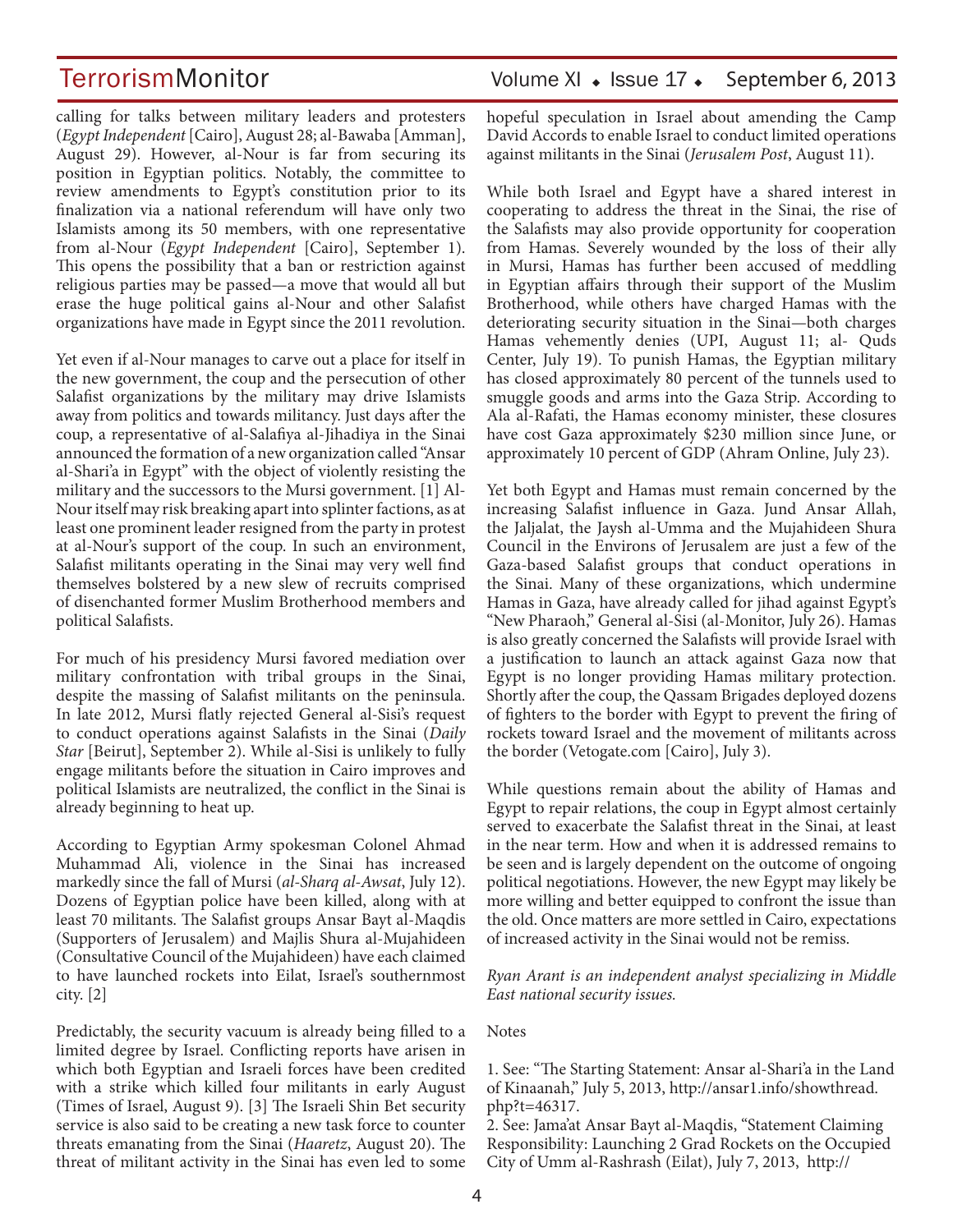ansar1.info/showthread.php?t=46329, and Majlis Shura al-Mujahideen fi Aknaf Bayt al-Maqdis, "Bombing Umm al-Rashrash (Eilat) with a Grad Rocket, August 13, 2013, https://shamikh1.info/vb/showthread.php?t=209316. 3. See: https://www.facebook.com/Egy.Army.Spox/ posts/353262638138058.

## **Meeting the Jihad Challenge in Tunisia: The Military and Political Response**

#### *Stefano M. Torelli*

Tunisia continues to go through a critical phase—to its economic and social difficulties, it now adds a political crisis. It is in this context that new security challenges have emerged. In a climate already made tense by the July 25 assassination of a leading member of the opposition, Muhammad Brahmi, Tunisia has witnessed an unprecedented act of terrorism. On July 29, a jihadist commando attacked a military patrol on the mountains of Jebel Chaambi (on the border with Algeria), killing eight soldiers and fueling fears that Tunisia could become one of the new regional theaters of jihad. Who are the groups responsible for the attack—and other attacks that occurred in the same area in the previous months—and how is the Tunisian security apparatus facing the renewed threat coming from these fighters? In analyzing these issues, it must be kept in mind that, even today it is not clear who is behind the attacks on Jebel Chaambi, nor how widespread and deep the jihadist threat really is.

Since last December, the Tunisian government has claimed to be aware of a jihadist cell in the Jebel Chaambi area (All Africa, December 21, 2012). Between late April and early June some explosive devices positioned around the area caused dozens of casualties in the army and National Guard (see Terrorism Monitor, June 14). In the midst of the emergency, the Tunisian army has been affected by changes in its leadership. In fact, the Jebel Chaambi affair and the difficulties of the army in coping with this emergency could be behind the surprising June 24 resignation of the Chief of Staff, General Rachid Ammar, following opposition accusations of inefficiency (Tunisie Numerique, June 24). Although Ammar stated his age was behind the resignation, he stated that the army was not in possession of adequate intelligence information to combat the jihadist threat and warned of the possibility Tunisia might become a "second Somalia" (Ettounsiya TV, June 2; Melekher.com, June 24).

## Volume XI  $\bullet$  Issue 17  $\bullet$  September 6, 2013

On July 9 Brigadier General Muhammad Salah Hamdi was appointed the new Chief of Staff (La Presse de Tunisie, July 9). Hamdi is a prominent member of the Tunisian army and was trained by the U.S. military (All Africa, July 9). The Brigadier will have to face a number of interconnected challenges:

- Tunisia is in the midst of a political and institutional crisis, characterized by a resurgence of political violence
- Arms and drugs trafficking at the borders with Algeria and Libya have increased significantly in recent months
- According to the Ministry of Interior, there could be a return flow of Tunisian jihadists who have previously fought in Syria [1]
- The government is increasingly at odds with the Salafist group Ansar al-Shari'a in Tunisia (AST) and this has resulted in an escalation of verbal and physical violence between Salafists and the security forces (see Militant Leadership Monitor, August 2013).

In particular, the terrorist threat represented by the supposed presence of a jihadist group on the Jebel Chaambi continued to be the subject of constant attention by the Tunisian army. On July 2, Defense Minister Rachid Sabbagh stepped up counterterrorism operations, pushing for the formation of a new national security structure that would be able to cope with the emerging challenges thanks to a more effective intelligence system, while Prime Minister Ali Laarayedh declared that the jihadists at the border with Algeria had not yet been defeated (Magharebia, July 24). One of the strategies implemented by the Tunisian government has been to forge security cooperation with Algeria due to the common threat posed by the jihadists and the Algerian army's extensive experience in counterterrorism operations.

In addition to a series of agreements on border control signed with the Algerian government, cooperation involves intelligence sharing. According to Algerian sources, in the first six months of 2013 there were 84 attempts to infiltrate Algeria's borders, many of which came from Tunisia (*al-Khabar* [Algiers], July 9). Libya is another worrisome front to the Tunisian authorities as it would be from here that most of the weapons intended for jihadists on Jebel Chaambi would pass (Business News [Tunis], August 6).

In connection with the re-emergence of political violence, Tunisia has been afflicted by terrorist incidents, some of which are unprecedented. On July 27, a bomb exploded in Tunis, in the district of La Goulette near the Marine Guard post, causing no injuries (Tunis Times, July 27). On July 31, a home-made bomb exploded at the passage of a National Guard patrol near the town of Mhamdia, a few kilometers south of Tunis (Tunisia Live, July 31). On August 2, a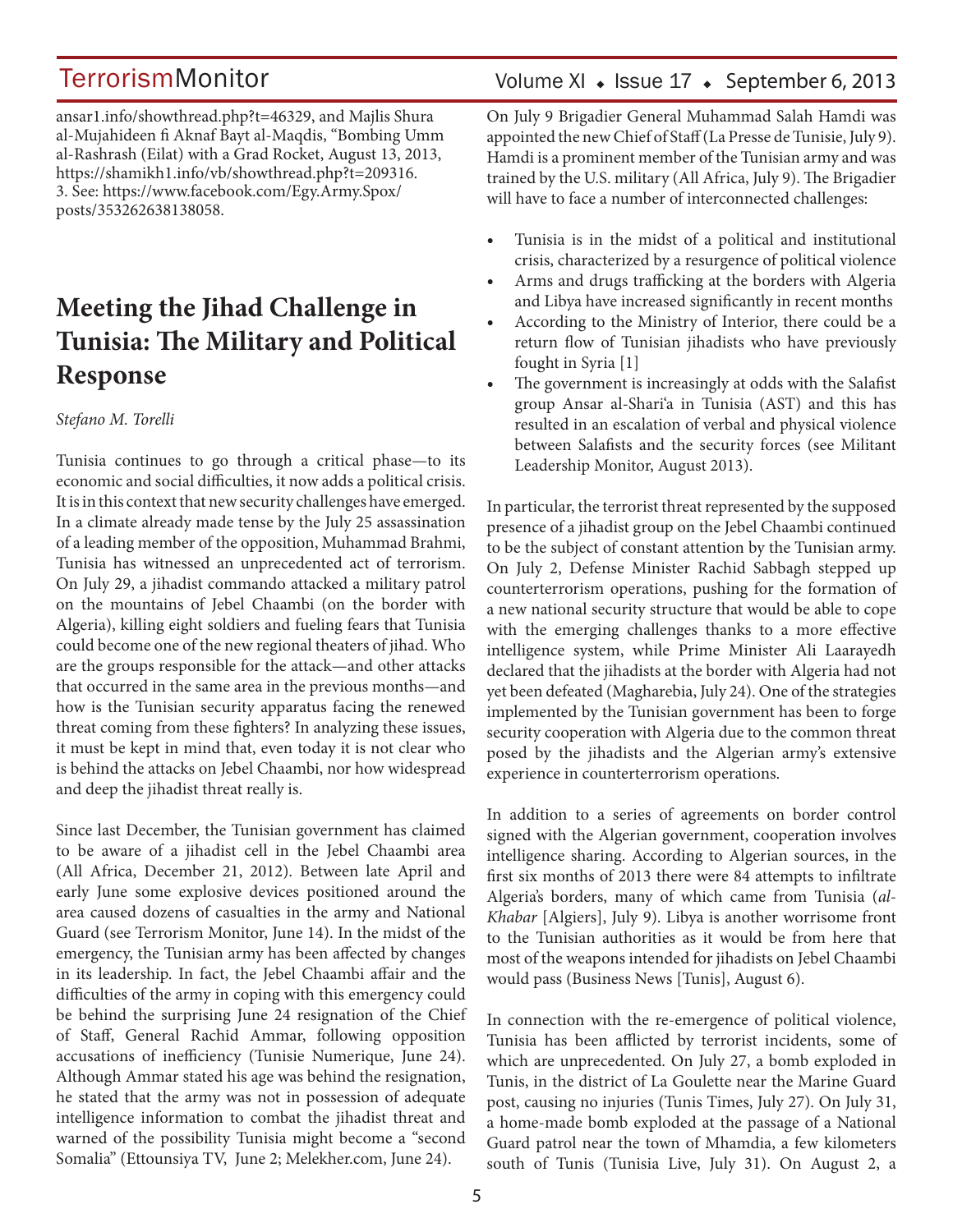religious extremist reportedly blew himself while making a bomb in a home near the capital Tunis (al-Arabiya, August 3). These incidents have directly affected urban centers for the first time. Although these attacks raised fears that Tunisia could enter into a new phase of urban jihad, it is in the area of Jebel Chaambi that more severe episodes have continued to occur. The July 29 attack that killed eight soldiers represented a real turning point in the Jebel Chaambi issue due to its brutality (including mutilations) and its apparent confirmation that jihadist elements were actually present in the region. In previous months, military casualties had been caused only by the explosion of landmines placed in the area and not a single firefight with militants had been recorded (see Terrorism Monitor, June 14).

In facing the new threat posed by the presence of jihadist combatants on the border with Algeria, the Tunisian security apparatus has a double challenge. The first is to identify who is behind the attacks; the second, at a more purely strategic level, is to put in place measures to face the threat. On August 2 the Tunisian army launched a large scale military operation aimed at locating and neutralizing the fighters (*Jeune Afrique*, August 2; see Terrorism Monitor Brief, August 9). Fundamental at this stage is the coordination and cooperation with the Algerian army: a new informationsharing cell was created between Tunisia and Algeria and about 4,000 Algerian troops deployed to prevent cross-border movement by the jihadists (Tunisie Numerique, August 3). The operations produced some tangible results, with roughly ten fighters killed in the early days of the operation (Kapitalis [Tunis], August 4). However, at the same time the tactics used by the jihadists have continued to prove effective. On August 4, an explosive device killed two Tunisian soldiers and wounded five others (Mosaique FM, August 4; Tunisie 14.tn, August 4). The biggest problem for the Tunisian army is its relative inexperience in counterterrorism operations of this kind, as well as difficulties in defending itself against attacks using non-conventional Improvised Explosive Devices (IEDs) that are difficult to trace with traditional metal detectors, as they often consist of non-metallic materials such as plastic. The only military vehicles potentially able to withstand such attacks are Tunisia's M60 tanks, but they are challenging to maneuver on the difficult terrain of Jebel Chaambi. Alternatively, the Tunisian army has M113 and FIAT 6614 type armored personnel carriers, but they are vulnerable to IED explosions and attacks by RPG- 7s, a weapon the jihadists are believed to possess (*Jeune Afrique*, August 22).

Moreover, the Tunisian army suffers from more structural weaknesses, such as the fact that the Air Force has only 20 helicopters and 20 combat aircraft and defense spending

## TerrorismMonitor Volume XI + Issue 17 + September 6, 2013

levels are lower than those of other countries in the region. [2] The area in which jihadists operate is extensive and requires more sophisticated means of patrolling and flushing out the terrorist presence, leading to reports that the Tunisian military may turn to greater use of drones for surveillance (Ettounsiya TV [Tunis], August 14).

Meanwhile, the army renewed land operations on August 23 and launched aerial bombing operations on August 26 (Tunisie Numerique, August 25; Tunis Afrique Presse, August 26). Further changes have also come to the military command; on August 22, Brigadier General Bechir Bedoui was appointed the new Chief of Staff of the Air Force, Brigadier General Nouri Ben Taoues became the new Director General of Military Security and Brigadier General Muhammad Nafti was appointed as the new Inspector General of the armed forces (Tunis Times, August 22). The moves are an acknowledgement of the difficulties the army is facing *vìs-a-vìs* the jihadist challenge to the Tunisian security apparatus.

What is still not clear in the Jebel Chaambi affair is who might be behind it. According to some sources, the cell responsible for the July 29 attack was led by an Algerian militant named Kamal Ben Arbiya (a.k.a. Ilyas Abu Felda) (Business News [Tunis], July 29). Ben Arbiya is a prominent Algerian jihadist implicated in cross-border operations who was arrested on July 27 by Algerian security forces and the attack may have been a response to his arrest (*al-Watan*  [Algiers], July 27; Mosaique FM, July 29). According to other interpretations, al-Qaeda in the Islamic Maghreb (AQIM) could be behind the attack through the involvement of Abu Abd al-Rahman, an Algerian jihadist in direct contact with AQIM amir Abd al-Malik Droukdel (Tunisie Numerique, July 31). This interpretation is supported by the "Algerianstyle" of the attack, which differed from other attacks in the Jebel Chaambi region in its brutality and the subsequent theft of military uniforms, weapons and ammunition. According to the confession of Muhammad Habib al-Amri, an alleged jihadist who filmed the attack with his cell phone before his arrest, the operation was carried out by 16 jihadists divided into four cells, a formation used by Algerian jihadists against security forces during the Algerian civil war (All Africa, August 19).

Other interpretations suggest the violence in Jebel Chaambi could be part of a retaliatory operation by former members of the deposed Ben Ali regime's Interior Ministry and security apparatus (Tunis Times, August 21). One of the suspected killers of Chokri Belaid, Ezzedine Abdelawi, is in fact a former police officer who was arrested on August 4 (Tunis Afrique Presse, August 5). If the alleged involvement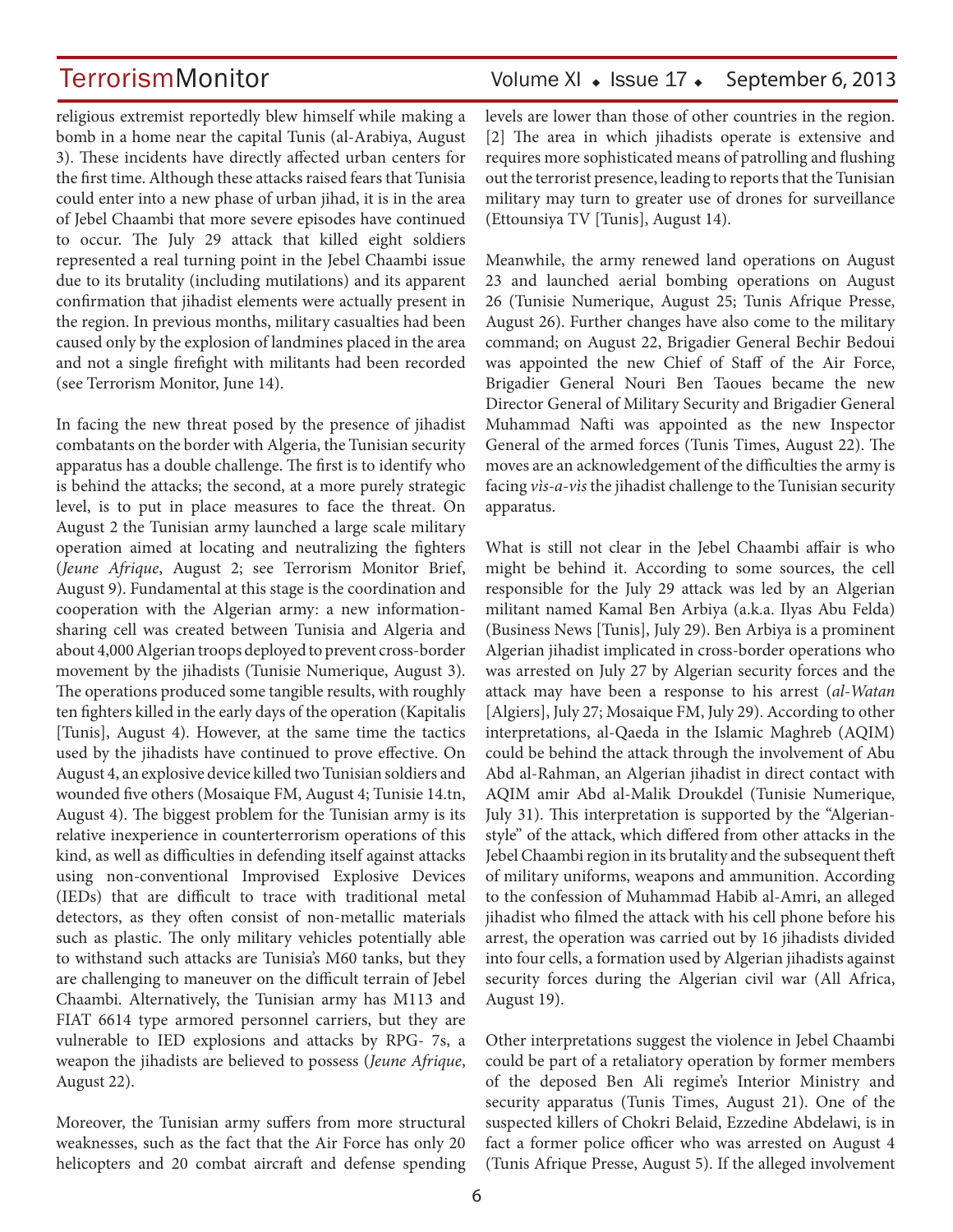of elements linked to the former regime remains a hypothesis without confirmation, the Tunisian government has shown a willingness to pursue another line of investigation, that of the Tunisian Salafists. In particular, Minister of the Interior Lotfi Ben Jeddou has on more than one occasion accused Ansar al-Shari'a of responsibility for the actions in Jebel Chaambi and placed the organization on the national list of terrorist groups on August 27 (Tunisia Live, August 27). However, the charges against Ansar al-Shari'a seem to serve Ennahda's political purposes rather than being supported by actual evidence. The government has issued an international arrest warrant for Ansar al-Shari'a leader Abu Iyad, who is believed to be hiding in the Jebel Chaambi region (Tunisvisions.net, August 21; al-Chourouk [Algiers], August 26).

On the other hand, the government revealed last December the existence of a Tunisian jihadist cell tied to AQIM called the Uqba ibn Nafa'a Brigade (Mag14.com December 21, 2012). On August 28, Ben Joddou added new information about the supposed ties between the Uqba ibn Nafaa brigade, al-Qaeda and Ansar al-Shari'a and revealed that a plot was discovered aimed at killing Tunisian politicians and anti-Islamist figures (*al-Hayat*, August 29). At the same time, the Interior Minister admitted that not all alleged jihadists among the Salafis belong to Ansar al-Shari'a (Al-Monitor, August 29). Rather, as some sources report, new forms of Salafism are emerging, made up of a new generation that is more radical and sometimes linked with local criminal activities, such as drug and arms smuggling. [3]

Finally, although the army and the government are trying to respond—both at a military and a political level—to the jihadist threat, there is still too much confusion about who the enemy is, but the possibility that there are Algerian and other foreign jihadists present at Jebel Chaambi seems most likely (Tunis Times, August 31).

The phenomenon of jihad within Tunisia is relatively new and has exposed the weakness of the Tunisian security apparatus in the field of counterterrorism. At the same time, it is an opportunity for Tunisia to cooperate with the other regional actors involved to face the regional jihadist threat jointly. However, the particular political situation in Tunisia complicates this scenario. The Ennahda-led government is going through a critical phase and in the last two years it has been harshly criticized for its supposed empathy toward the Salafi movements, which in the opinion of the secularist opposition are responsible for the current climate of domestic violence. Therefore, the need for Ennahda to defend itself from these accusations overlaps with the political necessity to show its ability and resolution in facing the terrorist threat. Although no evidence exists of direct ties between the armed

## Volume XI  $\bullet$  Issue 17  $\bullet$  September 6, 2013

jihadist cells and Ansar al-Shari'a, the Tunisian government publicly considers the latter responsible for the terrorist activities in the Jebel Chaambi region. However, even if Ansar al-Shari'a has resorted to some degree of violence, this was always in urban areas rather than in peripheral rural regions. It is possible that new isolated cells are emerging from Ansar al-Shari'a and turning to armed jihad against Tunisian state. However, as the Algerian government has warned, the elements present at Jebel Chaambi could be foreign jihadists linked to regional groups such as AQIM.

*Stefano Maria Torelli is a Research Fellow at the Institute for International Political Studies (ISPI) and a member of the Italian Centre for the Study of Political Islam (CISIP).*

#### Notes

1. According to a recent study conducted, Tunisia in the second country of origin of all the foreign jihadists present in Syria and fighting against the Assad regime. See A. Y. Zelin, E. F. Kohlmann and L. Al-Khouri, "Convoy of Martyrs in the Levant. A Joint Study Charting the Evolving Role of Sunni Foreign Fighters in the Armed Uprising Against the Assad Regime in Syria," June 2013, available here: http:// www.washingtoninstitute.org/uploads/Documents/opeds/ Zelin20130601-FlashpointReport-v2.pdf.

2. See Q. Hanlon, "The Prospects for Security Sector reform in Tunisia: A Year after the Revolution," Strategic Studies institute, U.S. Army War College, September 2012.

3. These elements are based on interviews the author conducted in Tunisia, June 2013.

## **Egypt's Military Devises Strategy to Move Egypt beyond Political Islamism**

#### *Muhammad Mansour*

Many local media channels in Egypt are constantly broadcasting the banner "Egypt Fighting Terrorism" in what seems to be a media campaign to mobilize the masses to support the military and police in their crackdown on Muslim Brotherhood members. One large poster near the state TV building on the Nile depicts General Abd al-Fatah al-Sisi as a hero backed by Egyptians next to a picture of a bearded President Barack Obama. The billboard reads: "Obama, stop supporting terrorism!"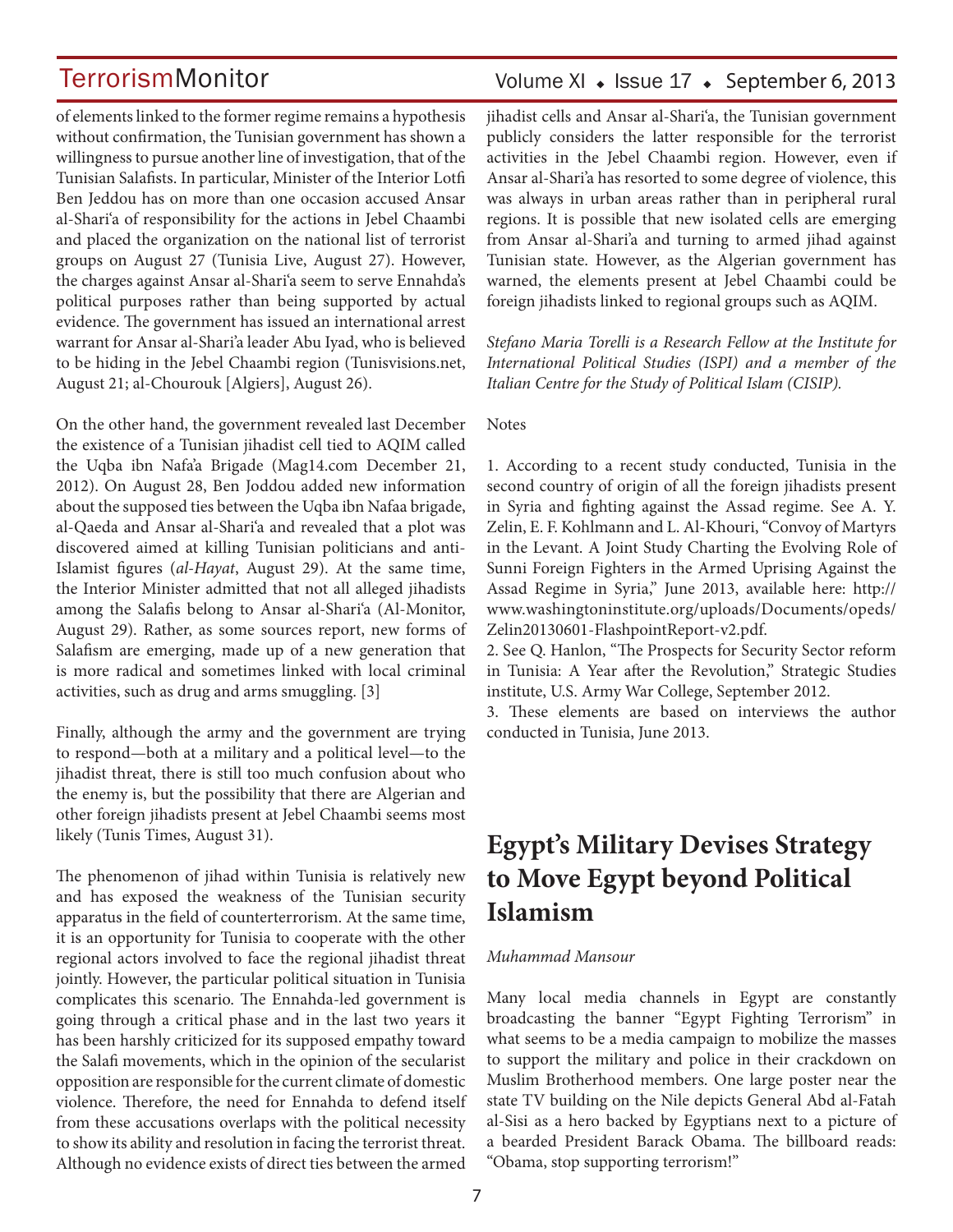## TerrorismMonitor Volume XI + Issue 17 + September 6, 2013

The scene is a reflection of the Egyptian Army chief's call for a public mandate to confront "violence and potential terrorism": "I call on all Egyptians to take to streets to remind the whole world that you have a will and a resolve of your own… authorize the armed forces to confront violence and terrorism," al-Sisi said in a speech at a military ceremony on July 24. [1]

The United States' reaction to the military's July 3 return to power and the subsequent repression of the Muslim Brotherhood has been largely negative and has encouraged public perceptions that the U.S. administration supports the Muslim Brotherhood. Shortly after President Muhammad Mursi's overthrow, the United States announced it was delaying the sale of four F-16 fighter jets to Egypt. Following the violent clearances of Brotherhood protest camps at Raba'a al-Adawiya and al-Nahda on August 14, President Obama strongly condemned Egypt's interim government and cancelled a planned joint military operation (Operation Brightstar) after bloody clashes left hundreds dead and thousands injured.

Such moves increased anti-American and anti-Obama sentiments in Egypt and led greater grass-roots support for al-Sisi as a hero who is protecting Egypt from terrorism. Many people in Egypt believe that Obama is supporting the Muslim Brotherhood in Egypt the same way he is viewed as supporting the al-Qaeda-allied extremists who are fighting the Bashar regime in Syria. One example of such perceptions was recently provided by a Cairo shopkeeper:

Obama supports Islamists here because they are similar to Mubarak in terms of keeping Egypt subordinate to America. However, he knows they are a failure, but he wants instability in the region as part of the New Middle East plan which aims to redraw the region to small countries for the service of Israel. [2]

On the other side, Mursi supporters think that the military coup is backed by the United States because Mursi wanted Egypt to be independent in its policy: "If America believes in democracy, Mursi is fairly elected, and this is the will of the people, America is lenient in its position as it was not tougher with the coup-makers who committed massacres against civilians," said Muhammad Tolba, a Mursi supporter who spent 30 days in the al-Nahda sit-in camp. [3]

It appears that many if not most of the people who took to the streets to support General al-Sisi believe that the U.S. government is supporting a terrorist group (i.e. the Muslim Brotherhood). In that sense, the Egyptian military is viewed as responding to foreign intervention in Egypt's affairs as a national emergency. As anti-American feelings rise, the more President Obama denounces the military's actions, the more he is perceived as demonstrating that the Egyptian military was correct to step in. Similarly, the more Mursi supporters become involved in violence, the more hostility they will face nation-wide, leaving the military as the only winner.

#### **Military Crackdown on the Muslim Brotherhood**

One day before launching the worst crackdown on the Muslim Brotherhood since the days of President Gamal Abd al-Nasser (1956-1970), Egyptian Interior Ministry spokesman Hani Abd al-Latif told the Jamestown Foundation: "These people are breaking the law and our role is to stop any one violating the law. In Raba'a, [Mursi supporters] were torturing people to death, blocked vital roads, threatening residents and accumulating weapons, so we have to deal with that regardless of any affiliation." According to Lieutenant Abd al-Latif, police have, for the first time since the January 2011 revolution, won the trust of the people: "Such trust and bonding gave us all back the strength to deal with outlaws and this is a big responsibility [as] we develop our strategy depending on the situation on the ground."

As Egyptian security forces launched a deadly assault on protest sites backing the ousted President Mursi on August 14, several Coptic churches around the country were also burned down and separate attacks by armed men were launched against security forces in a wave of Brotherhood reprisals (al-Arabiya, August 14, 2013).

In a bid to stem the tide of expected militia attacks by Mursi supporters in other areas of the country, the military-backed transitional government announced a month-long state of emergency and imposed a curfew in Cairo and 14 other governorates. Most of the underground tunnels going from the Sinai border town of Rafah to the neighboring Gaza sector were demolished by the military and operations against militant jihadists in the Sinai were intensified after an escalation in attacks on army checkpoints and police stations in the town of Arish.

Fearing that Muslim Brotherhood leaders would incite their supporters to further violence, the security forces launched a campaign of wide-ranging round-ups that included the detention of prominent figures in the embattled group, including Supreme Guide Muhammad Badie, and influential cleric Safwat Hegazy. The wanted list still includes more than 200 Brotherhood officials and leaders of other Islamist groups. Charges leveled at them range from inciting violence to conspiring to kill protesters when Mursi was in power and after his ouster. According to sources in the prison authority,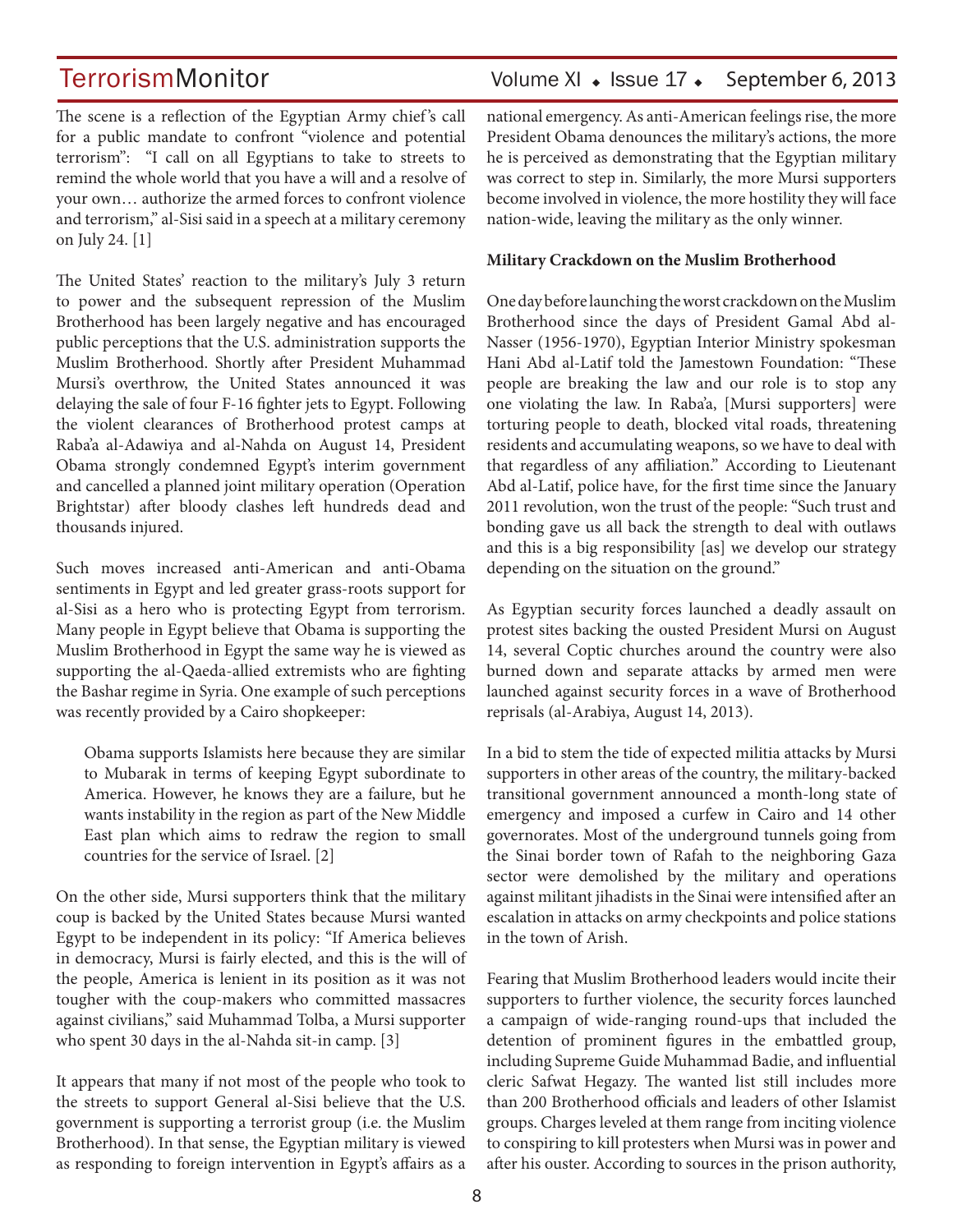some 23 Muslim Brotherhood leaders are in Tora prison, while hundreds of Mursi supporters who were arrested in clashes with security forces have been sent to other prisons. Most recently, prominent leader Muhammad al-Beltagy and the former Minister of Manpower, Khalid al-Azhari, were arrested at their hide-out in Tersa village in Giza, east of Cairo.

Most of the Muslim Brotherhood leaders who were arrested were fugitives, often disguising themselves to escape across the Egyptian borders to Libya or Gaza. The Brotherhood's deputy guide, Mahmoud Ezzat, is believed to now be out of reach of Egyptian security in the latter refuge. Ezzat, who is believed ready to replace Muhammad Badie as the movement's new spiritual leader, has been described in Egyptian media as the Brotherhood's "iron man," embodying his reputation for top-down decision making. Ezzat is considered close to deputy supreme guide Khayrat al-Shater and is a key figure in coordinating policy decisions between the Guidance Office and the recently dissolved Freedom and Justice Party.

Such behavior after the breakup of the protest camps suggests the extent to which the group leaders were panicked and weak: "I do not appreciate the approach of the leadership either to hide or escape; they should never leave the masses. In that sense supporters were disappointed when these leaders fled the battlefield," said 75-year-old Kamal al-Helbawy in an exclusive interview with The Jamestown Foundation on August 24. Al-Helbawy was the head of the International Muslim Brotherhood before he resigned in response to the Brotherhood's decision to enter high-level politics (see Terrorism Monitor Brief, August 9).

Helbawy believes that the military leadership is intent on putting an end to the 84-year-old group and expects that "the group now will tend towards underground work, [including] some violence and is likely to ally with some jihadist groups unless they come to their senses and admit to their supporters that what they did since they came to power is wrong."

Some have tried to explain the arrests as a military strategy to disconnect the leaders from their supporters, a strategy that worked well in 1960 during the Nasser era, but the continued campaign against Islamists is likely to radicalize others who have had relatives killed and could similarly make the regime more oppressive in dealing with any criticism of the army.

## **The Military Response to the Rafah Attack**

In the worst reprisal for the military crackdown on Mursi supporters, militants in the Sinai killed 25 central security

## Volume XI · Issue 17 · September 6, 2013

conscripts on August 19 near the Rafah border crossing between Egypt and Gaza. The execution-style murder of these soldiers showed the extent of the connection between the radical groups in the Sinai and the Muslim Brotherhood and displayed the rage that the groups had developed after security forces began dismantling the Islamist group. [7]

Before his arrest, Muhammad al-Beltagy, a Muslim Brotherhood leader said on August 26 in footage aired from his hideout by al-Jazeera Mubasher Misr (an Egyptian affiliate of the Qatar-based broadcaster) that the crime of killing 25 conscripts in cold blood was committed by the army to use it as an excuse to escalate the counter-terrorism campaign targeting Islamists. Al-Beltagy said that authorities were trying to turn a "political crisis" into a security problem by accusing his group of orchestrating a terrorism campaign. [8]

Al-Beltagy whose 17-year-old daughter was killed during the break-up of the Raba'a al-Adawiya protest camp, insisted that the Rafah attack "was an attempt to distract attention from the unprecedented brutal massacres that exceeded the brutality of Genghis Khan," boasting that "only five countries recognized this coup regime, however there are more than 170 that did not."

## **Anti-Army Sentiments**

A bearded Salafist *imam* of a small mosque in the Islamist stronghold of Imbaba in northwestern Cairo who is also a supporter of the Salafist al-Nur Party questioned the motivations and presentation of the army's anti-Islamist campaign:

Does it make sense that they just realized now that we are terrorists? They want people to believe that any person growing his beard is a terrorist, the media is inciting people against each other. Did Al-Sisi and the intelligence just find out now that Mursi is a terrorist? So why did al-Sisi gave him a salute? Terrorism is to terrorize you, to put you in jail, to kidnap your son, to oppress you when you want to get your voice heard, what is happening now is a political game. [9]

The imam, whose son was killed on January 29 by a random bullet fired from a nearby police station as he was on his way home from the mosque, warned that the military was moving too fast to restore security in Egypt:

Now you broke up Raba'a, those people you oppressed will spread in other places away from security grip. When I say my opinion, is this a radicalization? What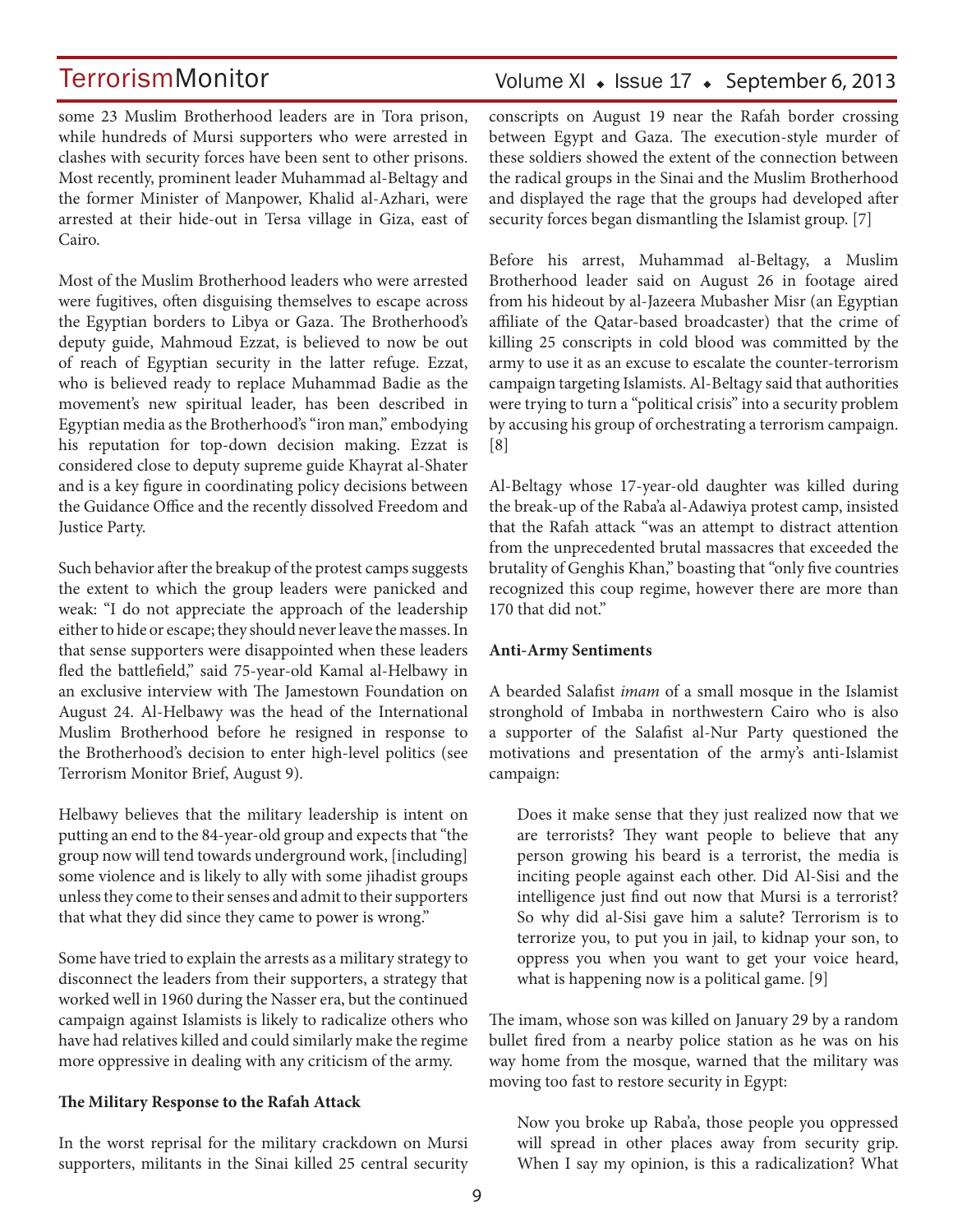TerrorismMonitor Volume XI + Issue 17 + September 6, 2013

about the people who protested for al-Sisi, are they also radicals? You are running the country now, so slow down and bring wise people to make a reconciliation for the country's stability.

The fear now is that jihadists who left Egypt to launch Islamist campaigns in neighboring countries like Syria, Iraq and Yemen will return to their homeland to fight against the army and the state. In a 32-minute audio message posted on YouTube on August 31, 2013, Abu Muhammad al-Adnani, a spokesman for the Islamic State of Iraq and Syria (ISIS – an al-Qaeda affiliated group active in Iraq and Syria) called for Egyptians to take up arms and fight against their military rulers, reiterating that bloody crackdowns on Islamist protesters in Egypt proved armed opposition was the only solution: "The Egyptian army is part and a mere copy of these armies which are seeking in a deadly effort to prevent God's laws from being adopted and trying hard to consecrate the principles of secularism and man-made laws."

#### **Pro-Army Views**

Sayyid Abd al-Latif, a resident of the poor working-class neighborhood of Imbaba, has participated in most of the clashes that broke out after Mubarak's ouster. After his son Muhammad was killed in the January 25 revolution, he became politically active and was one of millions who took to streets in all of Egypt's provinces in response to al-Sisi's call for popular support to "fight terrorism." Abd al-Latif was disappointed by the performance of the Muslim Brotherhood since they achieved a majority in Parliament in 2011 and blames much of the current political turmoil on the machinations of the Egyptian Army and the United States:

Al-Sisi today has corrected the mistakes of his predecessor [Field Marshall Muhammad Hussein] Tantawy [Head of the Supreme Council of the Armed Forces that took power after Mubarak's ouster in 2011 and ruled until June 30, 2012]. Tantawy handed over the country to the Muslim Brotherhood as he implemented the orders of the White House and collaborated with the Muslim Brotherhood. Obama supports terrorists. Since the Muslim Brotherhood rose to [power in] the parliament we figured out that there is a plot to partition Egypt… [The Brotherhood] sold the revolution as soon as they came to the parliament, they collaborated with the Mubarak regime at the expense of our sons' blood and they are terrorists and traitors… Now they know that they are hated by the people, and this is more dangerous to them than any security crackdown, they are panicked." [10]

On the author's return by *tuktuk* (three-wheeler taxi) from Imbaba to downtown Cairo, the *tuktuk* driver related that he had to shave his beard for fear of security hassles, adding that the first time Sayyid Abd al-Latif saw him, he called him a terrorist and kept punching him.

### **Conclusion**

The crackdown on the Muslim Brotherhood and Islamists in general is based more on grass-roots level support than the will of the security forces. For the first time in the history of the Egyptian Islamist movement, people are now hostile towards the Islamists. The deadly break-up of the pro-Mursi demonstrations is a reflection of such feelings. An example of this sea-change in attitudes was seen in the July 16 Fatah Mosque incident in Cairo, where hundreds of Mursi backers found themselves trapped inside the mosque. Many were killed or arrested by police, while many others were attacked by hostile civilians outside the mosque, forcing the army to step in to protect the survivors from the angry mob outside. [11] In other parts of Cairo, residents detained people they deemed suspect and turned them over to security forces.

The military used violence expecting the Muslim Brotherhood to respond violently and escalate their clashes against the army. In this sense, the military has succeeded in manipulating the situation to unify Egyptians against "Islamist terrorism."

Such a strategy is meant to exclude the Islamists, led by the Muslim Brotherhood, from any political process, as demonstrated by the first draft of the newly amended constitution in which all Islamic-flavored clauses in the 2012 constitution were taken out.

Despite this, the Muslim Brotherhood as an ideology will remain, but the current Muslim Brotherhood leadership has at least temporarily put an end to the group as an organization through their approach to governance. At this point the focus has shifted to those leaders who have fled the country and will likely attempt to keep underground work going, though these activities could lead to even more oppressive practices from the military-dominated government.

General al-Sisi understands that the military cannot rule, especially after the Egyptian military's Supreme Council of the Armed Forces' bad experience running the country. The military character is based on blind obedience; though this policy can be applied to military soldiers, it is very risky in a civilian context. The military would ultimately prefer to keep its unique status in Egypt rather than jeopardize this status through further attempts to rule.